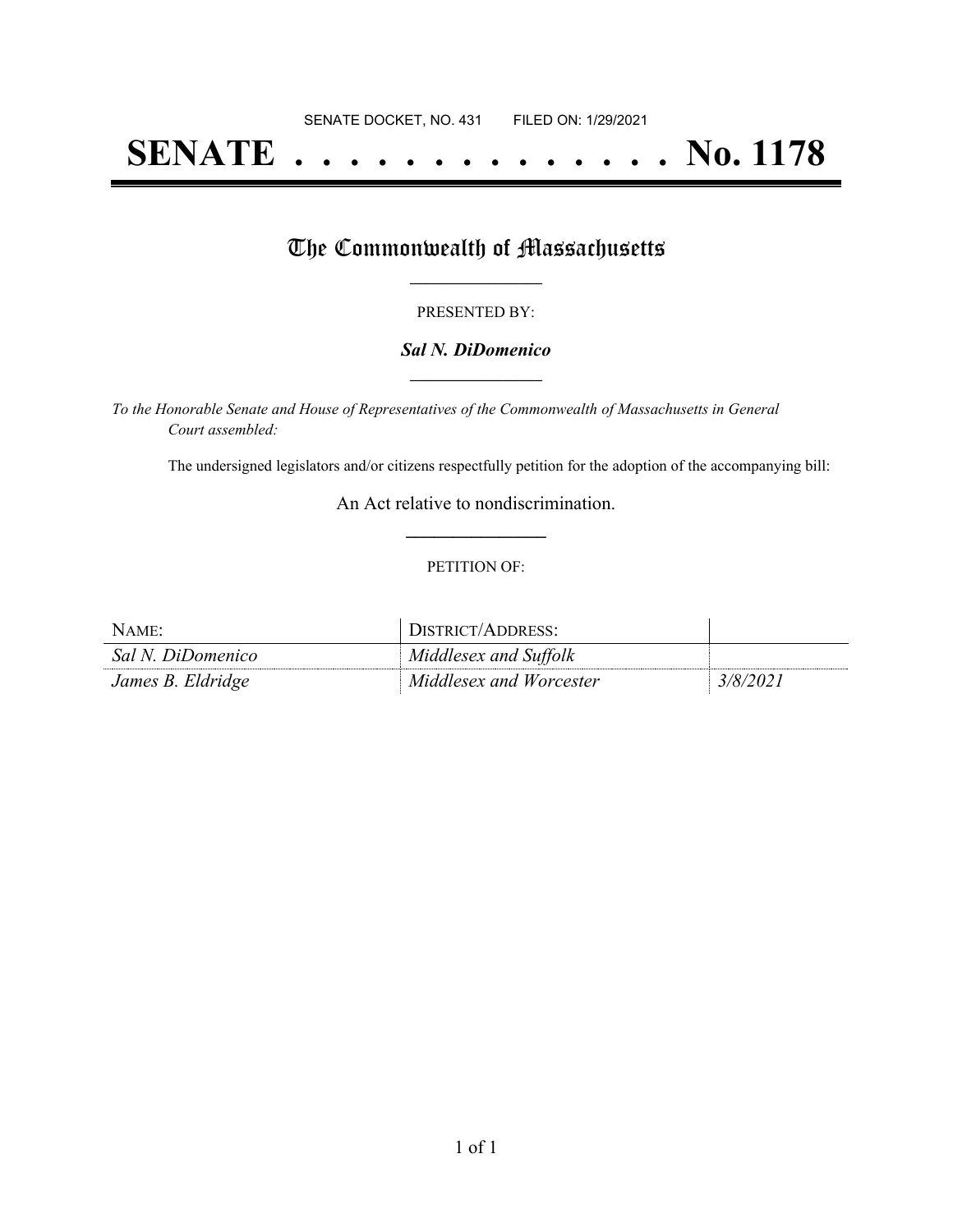#### SENATE DOCKET, NO. 431 FILED ON: 1/29/2021

## **SENATE . . . . . . . . . . . . . . No. 1178**

By Mr. DiDomenico, a petition (accompanied by bill, Senate, No. 1178) of Sal N. DiDomenico and James B. Eldridge for legislation relative to nondiscrimination. Labor and Workforce Development.

### [SIMILAR MATTER FILED IN PREVIOUS SESSION SEE SENATE, NO. *1065* OF 2019-2020.]

### The Commonwealth of Massachusetts

**In the One Hundred and Ninety-Second General Court (2021-2022) \_\_\_\_\_\_\_\_\_\_\_\_\_\_\_**

**\_\_\_\_\_\_\_\_\_\_\_\_\_\_\_**

An Act relative to nondiscrimination.

Be it enacted by the Senate and House of Representatives in General Court assembled, and by the authority *of the same, as follows:*

|                | SECTION 1. Chapter 151B of the General Laws, as appearing in the 2018 Official                      |
|----------------|-----------------------------------------------------------------------------------------------------|
| 2              | Edition, is hereby amended by adding the following section: "Section 11: Each executive             |
| 3              | department and agency shall develop, adhere to and update a plan to address the                     |
| $\overline{4}$ | nondiscrimination provisions as set forth in this chapter. The plan shall apply to all personnel,   |
| 5              | including, but not limited to, volunteers and interns, agency line staff, managers, administrators, |
| 6              | executives, contracted vendors and program staff (hereinafter "personnel"). The plan shall be       |
| $\tau$         | updated at least biennially. Each plan shall include, but not be limited to: descriptions of and    |
| 8              | statements prohibiting discrimination as outlined in this chapter; procedures for collecting and    |
| 9              | maintaining demographic data; clear procedures for all personnel and others to report               |
| 10             | discrimination or retaliation; a provision that reports of discrimination or retaliation may be     |